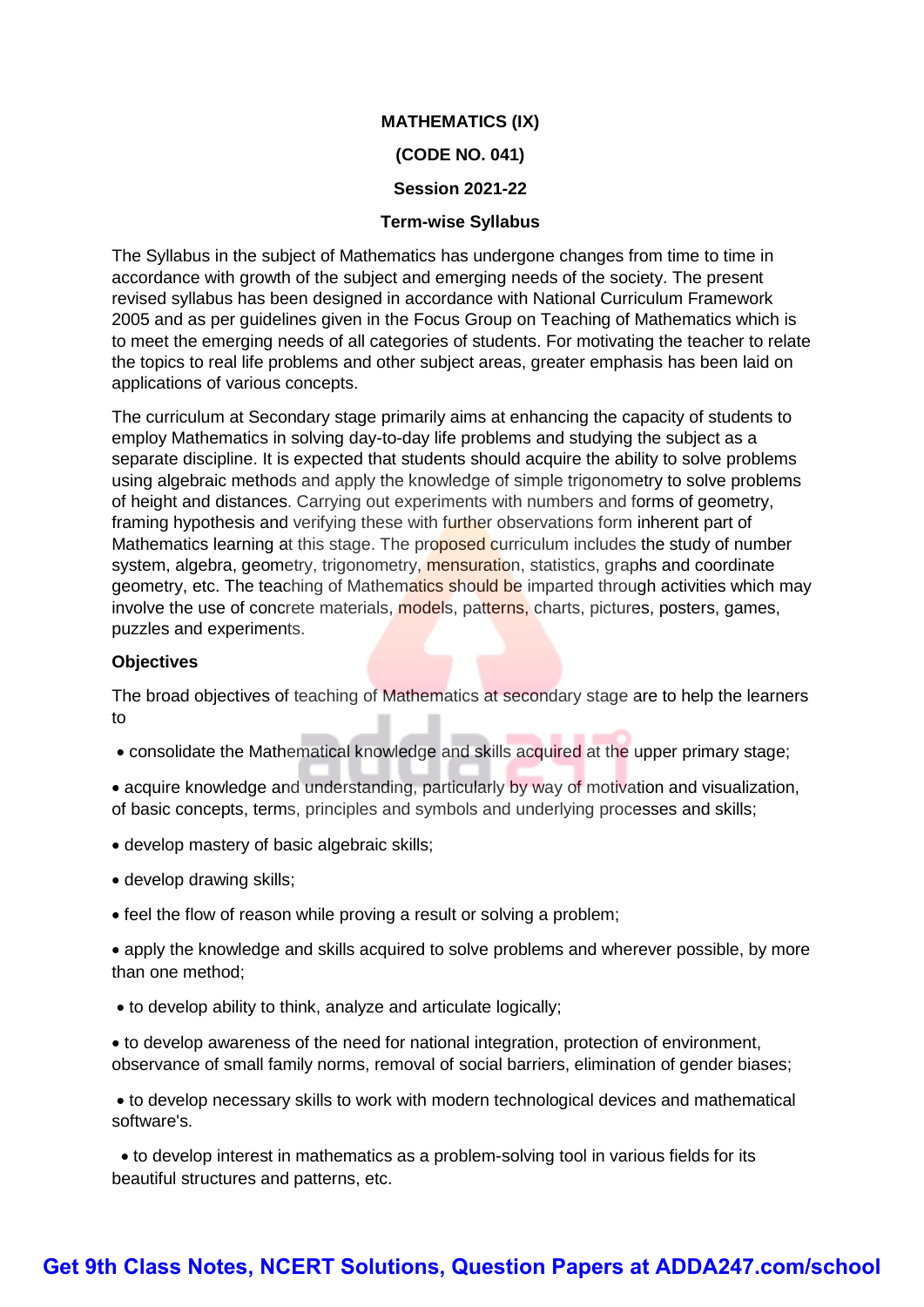to develop reverence and respect towards great Mathematicians for their contributions to the field of Mathematics;

- to develop interest in the subject by participating in related competitions;
- to acquaint students with different aspects of Mathematics used in daily life;
- to develop an interest in students to study Mathematics as a discipline.

#### **COURSE STRUCTURE**

#### **CLASS –IX (2021-22)**

## **FIRST TERM**

#### **One Paper**

#### **90 Minutes**

| NO.            | <b>UNIT NAME</b>                    | <b>MARKS</b>            |
|----------------|-------------------------------------|-------------------------|
|                | <b>NUMBER SYSTEMS</b>               | 8                       |
| $\mathbf{I}$   | <b>ALGEBRA</b>                      | 5                       |
| $\mathbf{III}$ | <b>COORDINATE GEOMETRY</b>          | 4                       |
| IV             | <b>GEOMETRY</b>                     | 13                      |
| $\mathbf v$    | <b>MENSURATION</b>                  | $\overline{\mathbf{4}}$ |
| VI             | <b>STATISTICS &amp; PROBABILITY</b> | 6                       |
|                | <b>Total</b>                        | 40                      |
|                | <b>INTERNAL ASSESSMENT</b>          | 10                      |
|                | <b>TOTAL</b>                        | 50                      |

#### **UNIT- NUMBER SYSTEMS**

#### **1. NUMBER SYSTEM**

Review of representation of natural numbers, integers, rational numbers on the number line. Rational numbers as recurring/ terminating decimals. Operations on real numbers.

- 1. Examples of non-recurring/non-terminating decimals. Existence of non-rational numbers (irrational numbers) such as ,  $\sqrt{2}$ , $\sqrt{3}$  and their representation on the number
- 2. Rationalization (with precise meaning) of real numbers of the type  $\frac{1}{\epsilon + h}$  $\frac{1}{a+b\sqrt{x}}$  and  $\frac{1}{\sqrt{x}+\sqrt{y}}$ (and their combinations) where x and y are natural number and a and b are integers.
- 3. Recall of laws of exponents with integral powers. Rational exponents with positive real bases (to be done by particular cases, allowing learner to arrive at the general laws.)

#### **UNIT-ALGEBRA**

#### **2. LINEAR EQUATIONS IN TWO VARIABLES**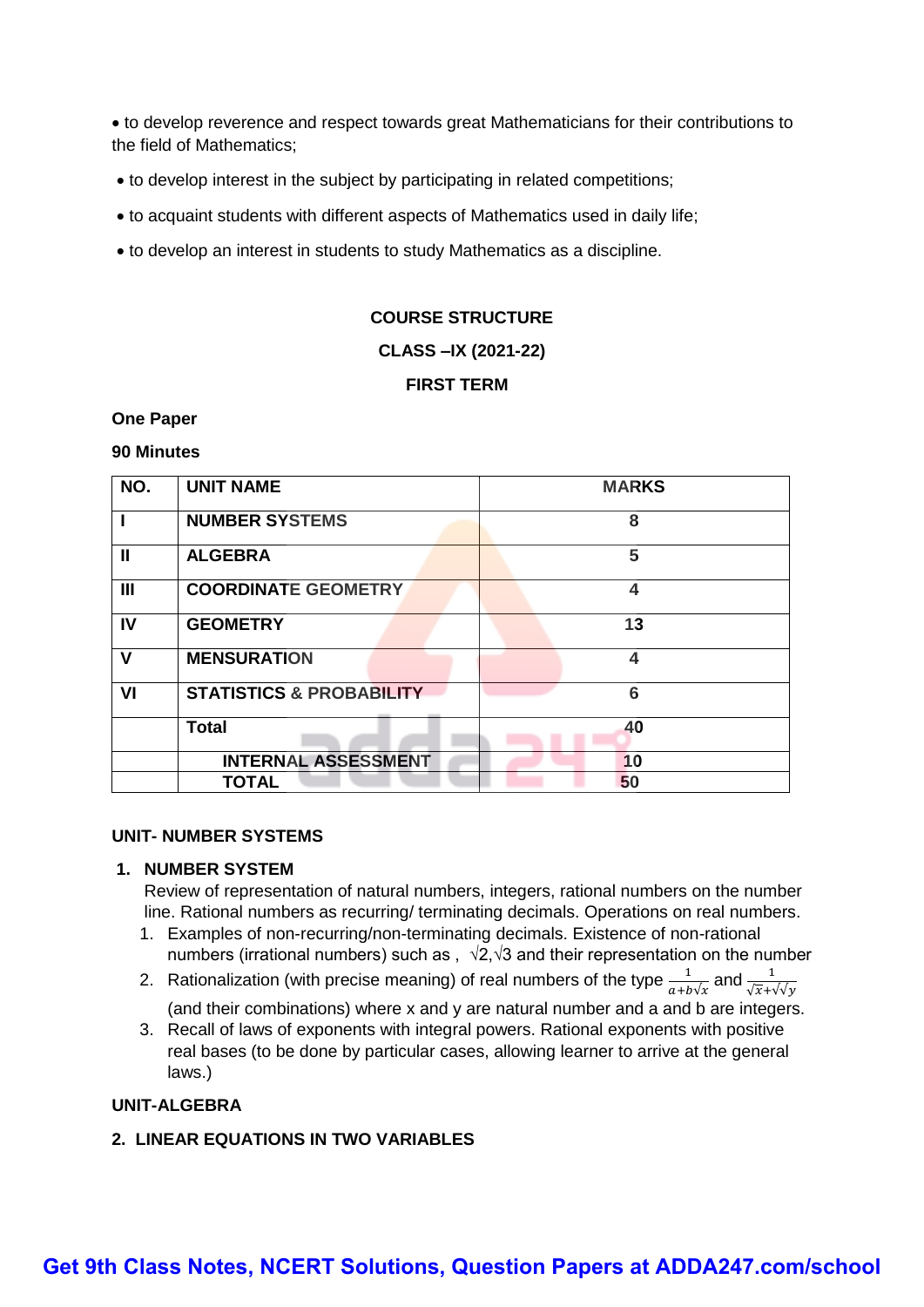Recall of linear equations in one variable. Introduction to the equation in two variables. Focus on linear equations of the type ax+by+c=0. Explain that a linear equation in two variables has infinitely many solutions and justify their being written as ordered pairs of real numbers, plotting them and showing that they lie on a line. Graph of linear equations in two variables. Examples, problems from real life with algebraic and graphical solutions being done simultaneously

## **UNIT-COORDINATE GEOMETRY**

#### **3. COORDINATE GEOMETRY**

The Cartesian plane, coordinates of a point, names and terms associated with the coordinate plane, notations, plotting points in the plane.

#### **UNIT-GEOMETRY**

#### **4. LINES AND ANGLES**

1. (Motivate) If a ray stands on a line, then the sum of the two adjacent angles so formed is 180˚ and the converse.

2. (Prove) If two lines intersect, vertically opposite angles are equal.

3. (Motivate) Results on corresponding angles, alternate angles, interior angles when a transversal intersects two parallel lines.

4. (Motivate) Lines which are parallel to a given line are parallel.

5. (Prove) The sum of the angles of a triangle is 180˚.

6. (Motivate) If a side of a triangle is produced, the exterior angle so formed is equal to the sum of the two interior opposite angles.

#### **5. TRIANGLES**

1. (Motivate) Two triangles are congruent if any two sides and the included angle of one triangle is equal to any two sides and the included angle of the other triangle (SAS Congruence).

2. (Motivate) Two triangles are congruent if any two angles and the included side of one triangle is equal to any two angles and the included side of the other triangle (ASA Congruence).

3. (Motivate) Two triangles are congruent if the three sides of one triangle are equal to three sides of the other triangle (SSS Congruence).

4. (Motivate) Two right triangles are congruent if the hypotenuse and a side of one triangle are equal (respectively) to the hypotenuse and a side of the other triangle. (RHS Congruence)

5. (Prove) The angles opposite to equal sides of a triangle are equal.

6. (Motivate) The sides opposite to equal angles of a triangle are equal.

7. (Motivate) The sides opposite to equal angles of a triangle are equal.

#### **UNIT-MENSURATION**

**6. HERON'S FORMULA**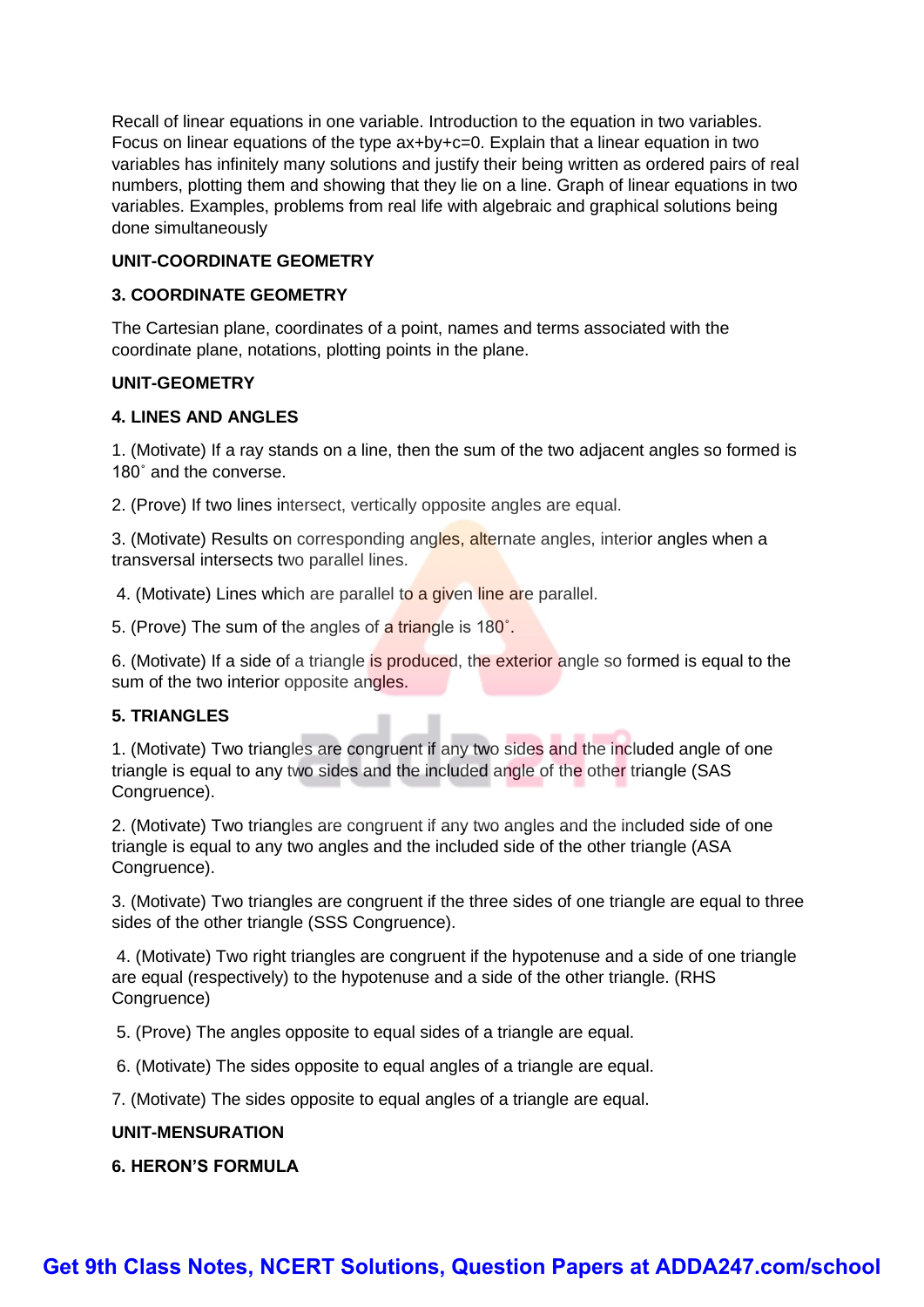Area of a triangle using Heron's formula (without proof)

## **UNIT-STATISTICS & PROBABILITY**

## **7. STATISTICS**

Introduction to Statistics: Collection of data, presentation of data — tabular form, ungrouped / grouped, bar graphs, histograms

| <b>INTERNAL ASSESSMENT</b>                                    |   | <b>MARKS   TOTAL MARKS</b> |
|---------------------------------------------------------------|---|----------------------------|
| <b>Periodic Tests</b>                                         | 3 |                            |
| <b>Multiple Assessments</b>                                   | 2 |                            |
| <b>Portfolio</b>                                              | 2 | 10                         |
| <b>Student Enrichment</b><br><b>Activities-practical work</b> | 3 |                            |

## **SECOND TERM**

| No. | <b>UNIT NAME</b>                          | <b>MARKS</b> |
|-----|-------------------------------------------|--------------|
|     | <b>ALGEBRA(Cont.)</b>                     | 12           |
| Ш   | <b>GEOMETRY(Cont.)</b>                    | 15           |
| Ш   | <b>MENSURATION(Cont.)</b>                 | 9            |
| IV  | <b>STATISTICS &amp; PROBABILITY(Cont)</b> | 4            |
|     | <b>Total</b>                              | 40           |
|     | <b>INTERNAL ASSESSMENT</b>                | 10           |
|     | TOTAL                                     | 50           |

#### **UNIT-ALGEBRA**

#### **1. POLYNOMIALS**

Definition of a polynomial in one variable, with examples and counter examples. Coefficients of a polynomial, terms of a polynomial and zero polynomial. Degree of a polynomial. Constant, linear, quadratic and cubic polynomials. Monomials, binomials, trinomials. Factors and multiples. Zeros of a polynomial. Factorization of  $ax^2 + bx + c$ , a  $\neq 0$  where a, b and c are real numbers, and of cubic polynomials using the Factor Theorem.

Recall of algebraic expressions and identities. Verification of identities

 $(x + y + z)^2 = x^2 + y^2 + z^2 + 2xy + 2yz + 2zx$  $(x \pm y)^3 = x^3 \pm y^3 \pm 3xy (x \pm y)$  $x^3 \pm y^3 = (x \pm y) (x^2 \mp xy + y^2)$ 

## **[Get 9th Class Notes, NCERT Solutions, Question Papers at ADDA247.com/school](https://www.adda247.com/school/)**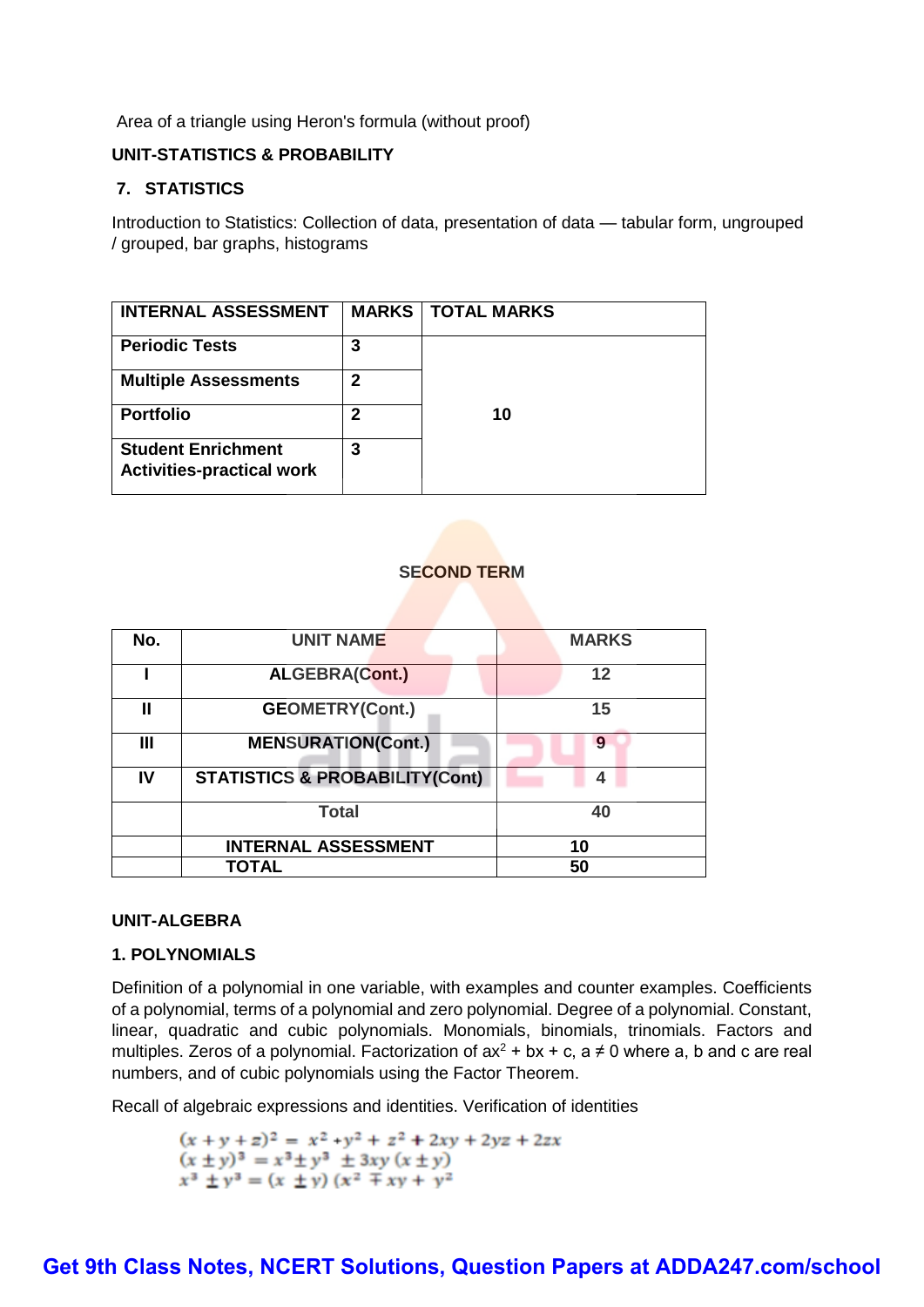and their use in factorization of polynomials.

#### **UNIT-GEOMETRY**

#### **2. QUADRILATERALS**

1. (Prove) The diagonal divides a parallelogram into two congruent triangles.

- 2. (Motivate) In a parallelogram opposite sides are equal, and conversely.
- 3. (Motivate) In a parallelogram opposite angles are equal, and conversely.

4. (Motivate) A quadrilateral is a parallelogram if a pair of its opposite sides is parallel and equal.

5. (Motivate) In a parallelogram, the diagonals bisect each other and conversely.

6. (Motivate) In a triangle, the line segment joining the mid points of any two sides is parallel to the third side and in half of it and (motivate) its converse.

## **3. CIRCLES**

Through examples, arrive at definition of circle and related concepts-radius, circumference, diameter, chord, arc, secant, sector, segment, subtended angle.

- 1. (Prove) Equal chords of a circle subtend equal angles at the centre and (motivate) its converse.
- 2. (Motivate) The perpendicular from the centre of a circle to a chord bisects the chord and conversely, the line drawn through the centre of a circle to bisect a chord is perpendicular to the chord.
- 3. (Motivate) Equal chords of a circle (or of congruent circles) are equidistant from the centre (or their respective centres) and conversely.
- 4. (Motivate) The angle subtended by an arc at the centre is double the angle subtended by it at any point on the remaining part of the circle.
- 5. (Motivate) Angles in the same segment of a circle are equal.
- 6. (Motivate) The sum of either of the pair of the opposite angles of a cyclic quadrilateral is 180° and its converse.

#### **4. CONSTRUCTIONS**

1. Construction of bisectors of line segments and angles of measure 60˚, 90˚, 45˚ etc., equilateral triangles.

2. Construction of a triangle given its base, sum/difference of the other two sides and one base angle.

#### **UNIT-MENSURATION**

#### **5. SURFACE AREAS AND VOLUMES**

Surface areas and volumes of cubes, cuboids, spheres (including hemispheres) and right circular cylinders/cones.

## **UNIT-STATISTICS & PROBABILITY**

## **[Get 9th Class Notes, NCERT Solutions, Question Papers at ADDA247.com/school](https://www.adda247.com/school/)**